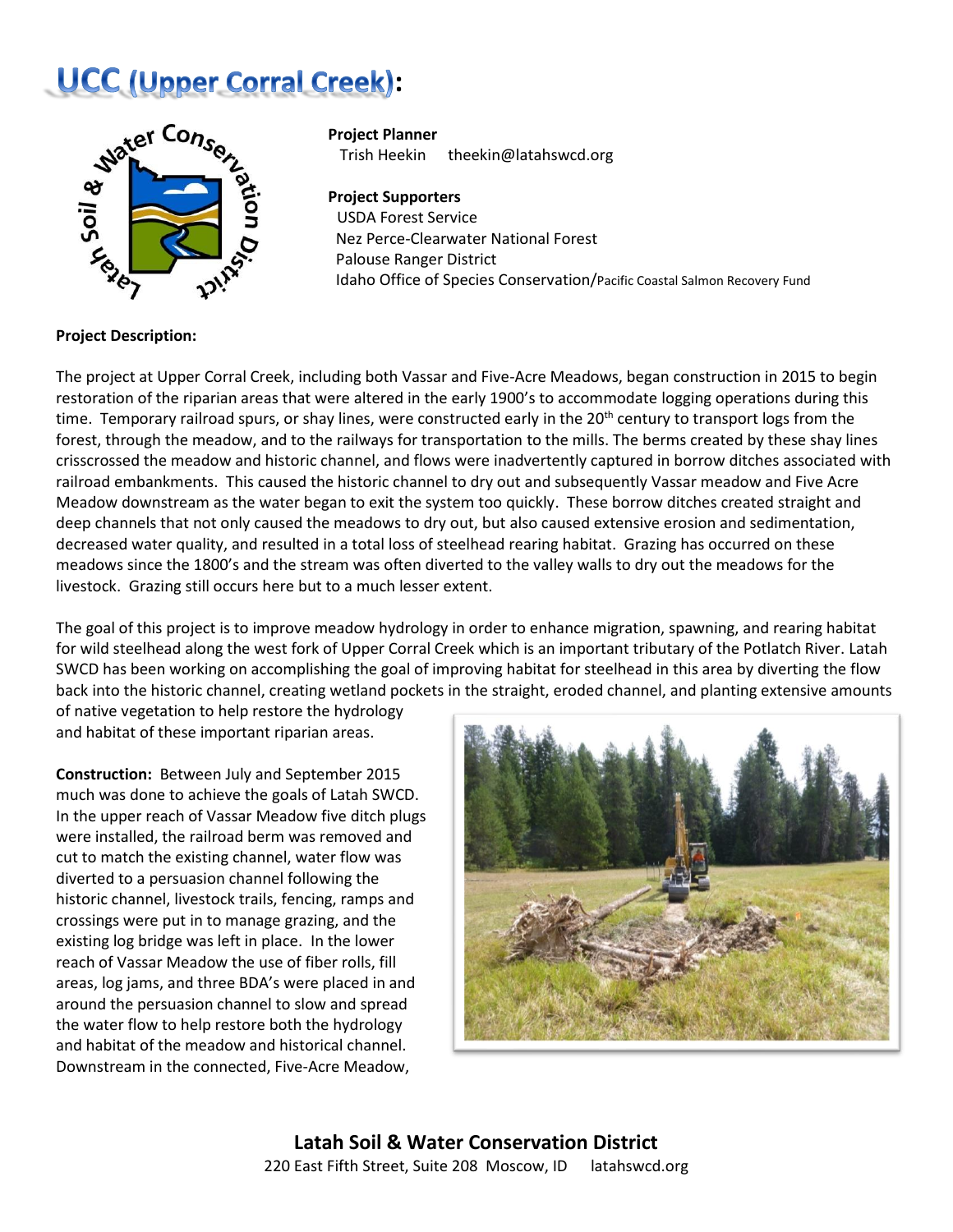nine additional ditch plugs were installed along with more permanent and temporary fencing and a culvert was installed for the cattle crossing. Parts of the existing channel were filled with native material harvested by removal of railroad berms and new persuasion channels were excavated elsewhere.

**Revegetation:** One of the major problems with the site was the lack of woody riparian zone vegetation, probably due to dry soil conditions and a lowered water table. Invasive species had taken over much of the meadow. As part of the project much planting and revegetation was done at both Vassar and Five-Acre Meadows. A total of 3,368 square feet of native vegetation was harvested, moved and placed on site and an additional 128 sod mats were purchased and brought onto the site. A total of 2,998 native plants were planted including sedges, rushes, bulrushes, forbs, and woodies including Serviceberry, Douglas Hawthorns, Redosier Dogwoods, and Black Cottonwoods. All bare and disturbed ground was immediately covered with a mix of native seed and weed-free mulch. The Latah SWCD Crew has also returned several times to both meadows to weed invasive species over the past three years. The camas can be seen predominately throughout the meadow in the Spring now and other native plants have mostly overtaken invasive species though there are still some invasives that remain.





 *Latah SWCD Crew Revegetating 2015* 





 *Spring 2018*